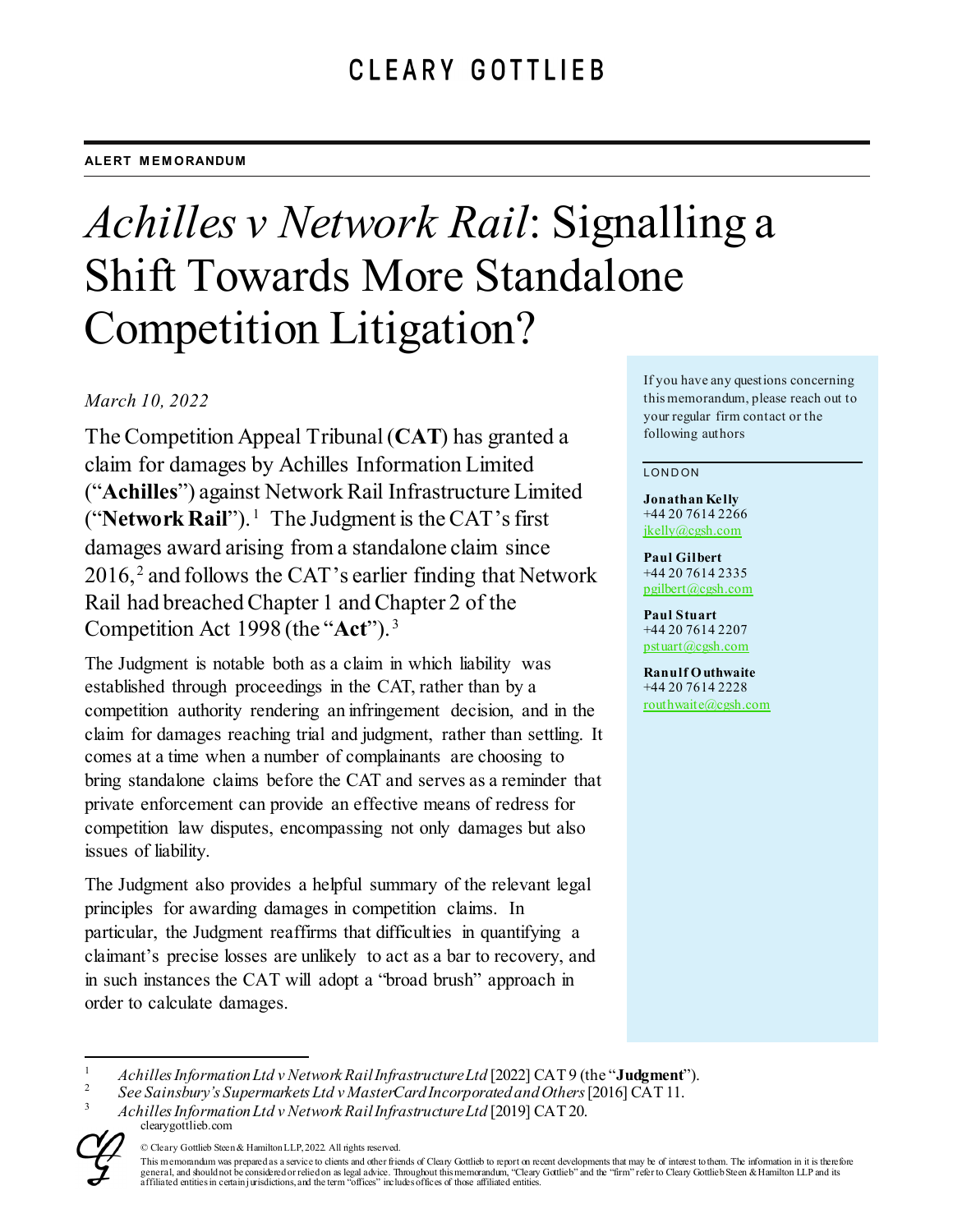## **Background**

Network Rail owns and operates the majority of the mainline rail infrastructure in Great Britain (**GB**). Achilles is a provider of supplier assurance services, [4](#page-1-0) including to the GB rail industry.

Achilles' claim related to Network Rail's requirement that companies working on its managed infrastructure had to obtain supplier assurance through a supplier assurance scheme run by the  $RSSB<sup>5</sup>$  known as "RISQS", and not any alternative scheme (the "**RISQSonly Rule**"). Between 2014 and 2018, Achilles was the sole operator of the RISQS scheme under a concession agreement with the RSBB (the "**Achilles Concession**").

Following a procurement exercise, the RSBB awarded a new concession to two of Achilles' competitors (Altius and Capita), who began providing supplier assurance services under the RISQS name from 1 May 2018.

In October 2018, Achilles brought a standalone claim in the CAT against Network Rail pursuant to Section 47A of the Act. Achilles alleged that the RISQS-only Rule was in breach of Chapters 1 and 2 of the Act. Achilles claimed that, as a result of the RISQS-only Rule, it had been unable to provide supplier assurance services to the GB rail industry through an alternative scheme upon the expiry of the Achilles Concession.

On 22 October 2018, the CAT made directions for an expedited trial on the preliminary issue of liability. On 19 July 2019, the CAT held<sup>[6](#page-1-2)</sup> that the RISOS-only Rule breached Chapter 1 of the Act (the prohibition on anticompetitive agreements),  $\frac{7}{1}$  $\frac{7}{1}$  $\frac{7}{1}$  and, on an assumption that Network Rail held a dominant position in the market for the operation and provision of access to national rail infrastructure in GB Chapter 2 of the Act (abuse of dominance). <sup>[8](#page-1-4)</sup> The CAT's finding on liability was upheld by the Court of Appeal on 5 March 2020. [9](#page-1-3)

Following an Order by the CAT, Network Rail introduced a new standard from 5 September 2020, which abandoned the RISQS-only rule and permitted assurance services to be provided by other providers meeting the new standard.

#### **Achilles Claim in Damages**

The Judgment considers Achilles' claim for damages resulting from Network Rail's breach. Achilles alleged that it was forced to become dormant in the industry from 1 May 2018 (upon the expiry of the Achilles Concession) until April 2021, when it launched an assurance scheme called Link-Up, which complied with Network Rail's new standard.

Achilles further claimed that its three-year absence from the market had permanently damaged its ability to compete with the RISQS scheme, and that this would continue to result in future losses even after the launch of Link-Up.

Achilles quantified its total losses to be £12,061,968, whilst Network Rail quantified Achilles' damages as between £581,081 and £1,817,704.

# **The Legal Framework for Assessing Achilles' Damages Claim**

The Judgment contains a helpful summary of the legal principles the CAT applies in assessing damages claims arising from competition law infringements. [10](#page-1-5)

effect the prevention, restriction or distortion of competition within the UK.

- <sup>8</sup> On the grounds that, by adopting a strategy of excluding competition in respect of supplier assurance schemes in the rail industry and requiring supplier assurance to be provided only through the RISQS scheme, Network Rail had abused its dominant
- positionin a manner that was not objectively justified. <sup>9</sup> *Network Rail Infrastructure Ltd v Achilles Information Ltd* [2020] EWCA Civ 323
- <sup>10</sup> *See* Judgment, at 5.

<span id="page-1-4"></span><span id="page-1-0"></span><sup>&</sup>lt;sup>4</sup> Supplier assurance refers to arrangements implemented by a customer organisation to establish that a supplier is suitably competent and adequately resourced and can consistently deliver its products to the customer's specification.

<span id="page-1-2"></span><span id="page-1-1"></span><sup>5</sup> Rail Safety and Standards Board <sup>6</sup> *AchillesInformation Ltd v Network Rail Infrastructure*  Ltd [2019] CAT 20.<br>On the grounds that Network Rail's agreements with

<span id="page-1-5"></span><span id="page-1-3"></span>its suppliers which required themto obtain supplier assurance only through RISQS had as their object or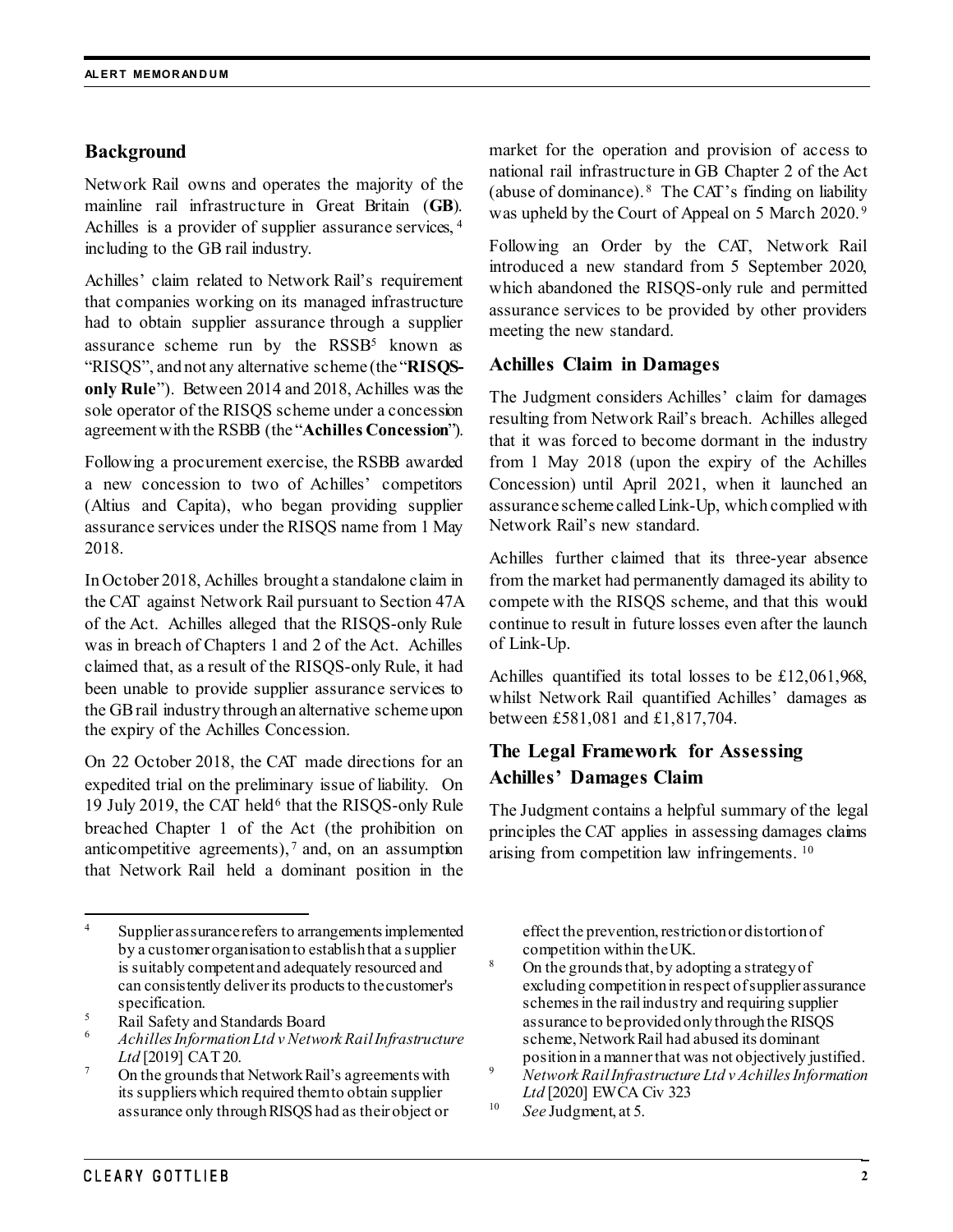- A breach of Chapter 1 or Chapter 2 of the Act is actionable as a tort for breach of statutory duty. In order to recover damages, Achilles was required to show on the balance of probabilities that it suffered actionable harm or damage as a result of Network Rail's breach.
- In order to prove that Achilles' loss was caused by Network Rail's breach, Achilles had to satisfy the "but for" test.<sup>11</sup> The measure of Achilles' loss was determined as the amount of damages that would place Achilles in the situation it would have been in had the tort not been committed.
- In the context of proof of loss, a distinction is drawn between past facts and future or hypothetical events. In assessing damages, past facts – which are established on the balance of probabilities – are treated as certain by the CAT. For future/hypothetical events, the CAT will estimate the chances of a future event occurring and reflect those chances in the amount of damages it awards. [12](#page-2-1)
- The CAT demands only as much certainty and particularity in proving damage as is reasonable, having regard to the circumstances and to the nature of the acts by which the damage is done. The fact that it is impossible for a claimant to prove the exact sum of its loss is not a bar to recovery. In many cases, the assessment of damages will involve an element of estimation and assumption accomplished by the exercise of "*sound imagination*" and a "*broad axe*" or a "*broad brush*". [13](#page-2-2)
- The need to make assumptions and estimates is "*particularly acute*" in the context of the assessment of losses resulting from competition law infringements. Quantifying loss is not a

question of mathematical calculation, but turns on developing a robust understanding of what would have happened in the counterfactual. [14](#page-2-0)

- The assumptions on which the counterfactual is based must be realistic.
- The counterfactual world is "*purged*" of the competition law infringement in question and its consequences and any other unlawful conduct. The CAT therefore assumed, for the purposes of the counterfactual scenario, that Network Rail would not have engaged in any further violation of competition law or any other unlawful conduct.
- A claimant cannot recover damages for losses which it could have avoided by the taking of reasonable steps to mitigate its losses. It is for the defendant to plead and prove any case on mitigation. [15](#page-2-1)

## **The Counterfactual Scenario**

To determine the counterfactual scenario that would have existed but for Network's Rail breach, the CAT considered the following four factors.

#### *When Achilles would have launched its Link-Up service to compete with RISQS*

The CAT accepted Achilles' contention that, but for the breach, it would have continued to provide supplier assurance to the GB rail industry from 1 May 2018 by introducing the Link-Up service. Accordingly, Achilles lost three years of business as a result of Network Rail's breach.

The CAT rejected Network Rail's assertion that there would have been a two-year delay in the launch of Link-Up, such that Achilles would have been unable to compete with the RISQS scheme during this period.

<span id="page-2-0"></span><sup>&</sup>lt;sup>11</sup> Namely that, but for Network's rail breach, Achilles would not have sustained the loss claimed.

<span id="page-2-2"></span><span id="page-2-1"></span><sup>&</sup>lt;sup>12</sup> *See Mallett v McMonagle* [1970] AC 166, at 176.<br><sup>13</sup> *See Asda Stores v Mastercard Inc* [2017] EWHC 93 at 306(1) to 306(3); and *Mastercard v Merricks*[2020] UKSC *51*, at 51.

<sup>14</sup> *See BritNed Developments Ltd v ABB AB* [2018] at  $12(8)(d)$ .

<sup>15</sup> *See Sainsbury's Supermarkets Ltd v Visa Europe Services LLC and others*[2020] UKSC 24 at 207-216.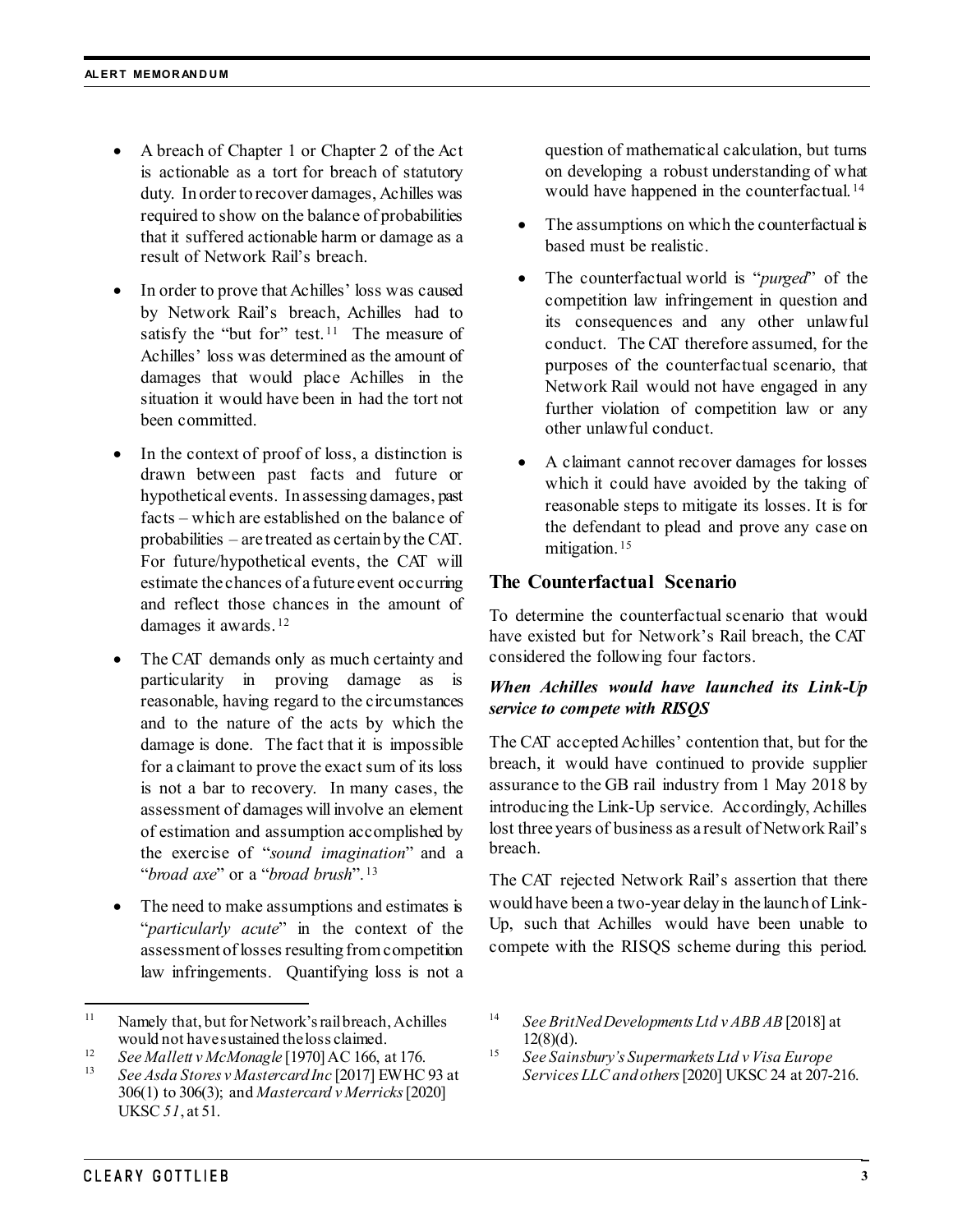The CAT found that Achilles would have been able to compete with Network Rail from 1 May 2018 because:

- In the counterfactual scenario, Network Rail would have taken reasonable steps to resolve any regulatory or technical issues preventing other providers from competing with RISQS from 1 May 2018 onward.
- Network Rail knew from at least October 2017 that Achilles intended to continue providing supplier assurance services to the GB rail industry.
- The changes that were eventually made to Network Rail's standard to enable Achilles to compete were straightforward and could have been made within a few weeks.
- In the counterfactual scenario, Network Rail would have been proactive in ensuring interoperability between its systems and those of non-RISQS supplier assurance schemes. The CAT found that any delays to achieving interoperability were the fault of Network Rail, not Achilles.

#### *Which party would have had incumbency advantages?*

Achilles claimed that, as the sole operator of RISQS under the Achilles Concession, it would have maintained the advantages of incumbency when launching Link-Up. By contrast, Network Rail submitted that the RISQS scheme itself would have been seen as the established and incumbent scheme by buyers and suppliers, even when no longer operated by Achilles.

The CAT held that the debate over incumbency was "*sterile*,"[16](#page-3-0) and that neither Link-Up nor RISQS would have had a clear incumbency advantage for the following reasons.

• Both schemes had some advantage in terms of a recognised brand name.<sup>[17](#page-3-0)</sup>

- Under the concession agreement, both parties would have had a copy of, and the right to use, information submitted by suppliers.
- There was mixed evidence of the strength of Achilles' relationships with buyers and suppliers.
- Whether suppliers wished to be registered with the RISQS scheme or Link-Up, it was necessary for suppliers to take active steps rather than simply allowing a subscription to renew itself automatically.
- There was some discontinuity between the scheme run previously by Achilles under the RISQS brand and the new RISQS scheme run by Capita and Altius after 1 May 2018.

#### *The use of Achilles JQS as a valid comparator case*

In establishing the counterfactual scenario, Achilles invited the CAT to consider the performance of its supplier assurance scheme ("**Achilles JQS**") in the Nordic oil and gas sector when faced with competition from a new entrant.

The CAT took the view that there were significant factual differences between the situation of Achilles JQS in the Nordics in January 2019 and that of Achilles in the GB rail industry in May 2018. Accordingly, the number of buyers and suppliers retained by Achilles JQS in the face of competition from a new entrant could not be taken as a reliable indication of the numbers of buyers and suppliers that would have been retained by Achilles in the counterfactual scenario.

#### *Number of buyers and suppliers retained by Achilles*

In calculating the number of buyers and suppliers that would have been retained by Achilles, the CAT considered the following factors.

The CAT noted that its previous judgment on liability held that buyers and suppliers might well eventually

<span id="page-3-0"></span> <sup>16</sup> *See* the Judgment, at 110.

<sup>&</sup>lt;sup>17</sup> Between 1997 and 2014, Achilles operated a rail industry qualification scheme called Link-Up, which was a precursor to RISQS.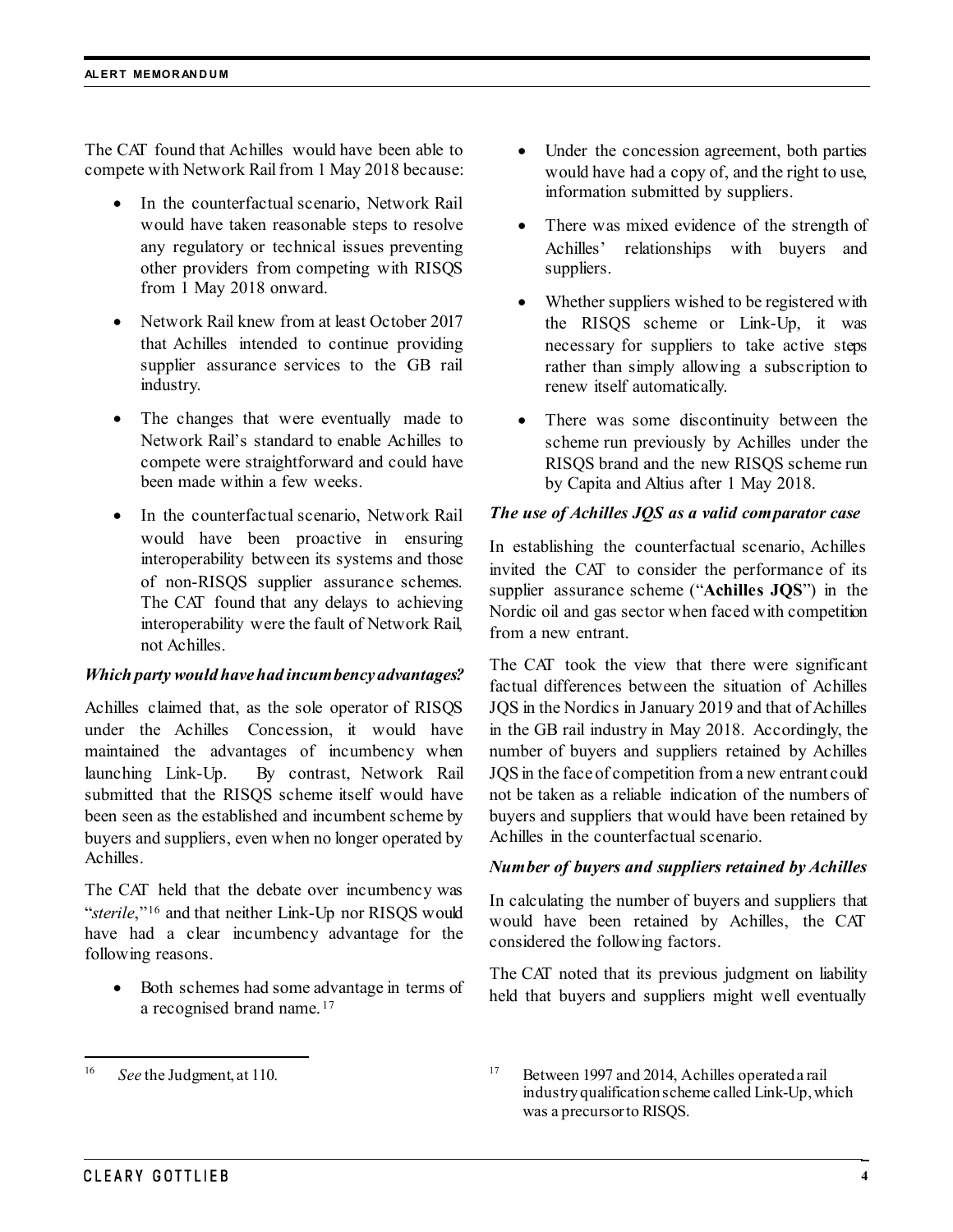"single-home" to  $RISOS$ ,  $18$  such that Achilles would be unable to compete to any material extent under its Link-Up scheme. This was because:

- Network Rail's and its direct contractors' continued use of RISQS was likely to lead to a significant proportion of all other suppliers for Network Rail managed infrastructure-related works to use RISQS in order to simplify their dealings with direct contractors.
- The business demand of significant buyers had been committed to RISQS.
- It would be difficult for Achilles to compete successfully on price or to win significant volumes of business without significant differentiation in the type, scope or quality of their offer.

The CAT held, however, that even if buyers and suppliers did "single-home" to RISQS, this would not "*happen overnight*" and it would "*take some time for the final pattern to emerge*."[19](#page-4-1)

The CAT further noted that the buyers' decisions are responsible for determining whether suppliers move to a particular assurance scheme. Accordingly, the number of buyers that would have been retained by Achilles in the counterfactual scenario was critical to determining Achilles' loss.

In determining the number of buyers that Achilles would have retained, the CAT considered: (i) Achilles' internal strategy documents between September 2017 and April 2018, which indicated that Achilles expected to retain only a minority of the buyers then on RISQS; (ii) the impact of customer inertia; (iii) Achilles status as "*tried and tested*" provider;<sup>[20](#page-4-0)</sup> (iv) apprehension on the part of buyers as to the capacity of other providers to provide an equivalent service through the RISQS scheme; and (v) the prospect of an enhanced service from Achilles in due course.

<span id="page-4-0"></span> 18 *i.e.,* only use the RISQS scheme and no other assurance schemes.

The CAT recognised the difficulties in predicting the number of buyers and suppliers that would have been retained by Achilles with precision. By applying a "*broad brush approach*," the CAT nevertheless concluded that a "*significant*"[21](#page-4-2) number of suppliers would have been retained by Achilles in the counterfactual scenario:

- In FY2019, Achilles would have retained 30% of its FY2018 buyer base and 50% of its FY2018 supplier base.
- In FY2020, those percentages would have reduced to 25% of buyers and 40% of suppliers;
- In FY2021, the percentage of buyers would have reduced to 20% with 40% of suppliers.

## **Future Losses**

Achilles also claimed future losses, on the ground that its prolonged absence from the market had left it significantly less well placed to compete with RISQS. Achilles submitted that it would be unable to achieve actual revenue equal to more than 50% of the revenues than it would have been able to generate in the counterfactual scenario in the years FY2022 – FY2026.

The CAT determined that, as a result of its market absence, Achilles would in fact achieve only 50% of the revenues that it would have generated in the counterfactual scenario in the years FY2022-FY2023. The CAT held, however, that Achilles would have regained its competitive position from FY2024, so that no further damages were recoverable in respect of FY2024 onwards.

#### **Computation of Losses**

The CAT awarded Achilles damages of £3,874,077, of which £2,591,415 related to Achilles' lost profits, and £1,282,662 related to Achilles' loss of future profits.

This figure was approximately a third of the £12,061,968 claimed by Achilles. This disparity largely reflects the CAT's unwillingness to accept the

<span id="page-4-2"></span><span id="page-4-1"></span><sup>&</sup>lt;sup>19</sup> The Judgment, at 134.

<sup>20</sup> *Ibid.* at 145. <sup>21</sup> *Ibid*, at 148.